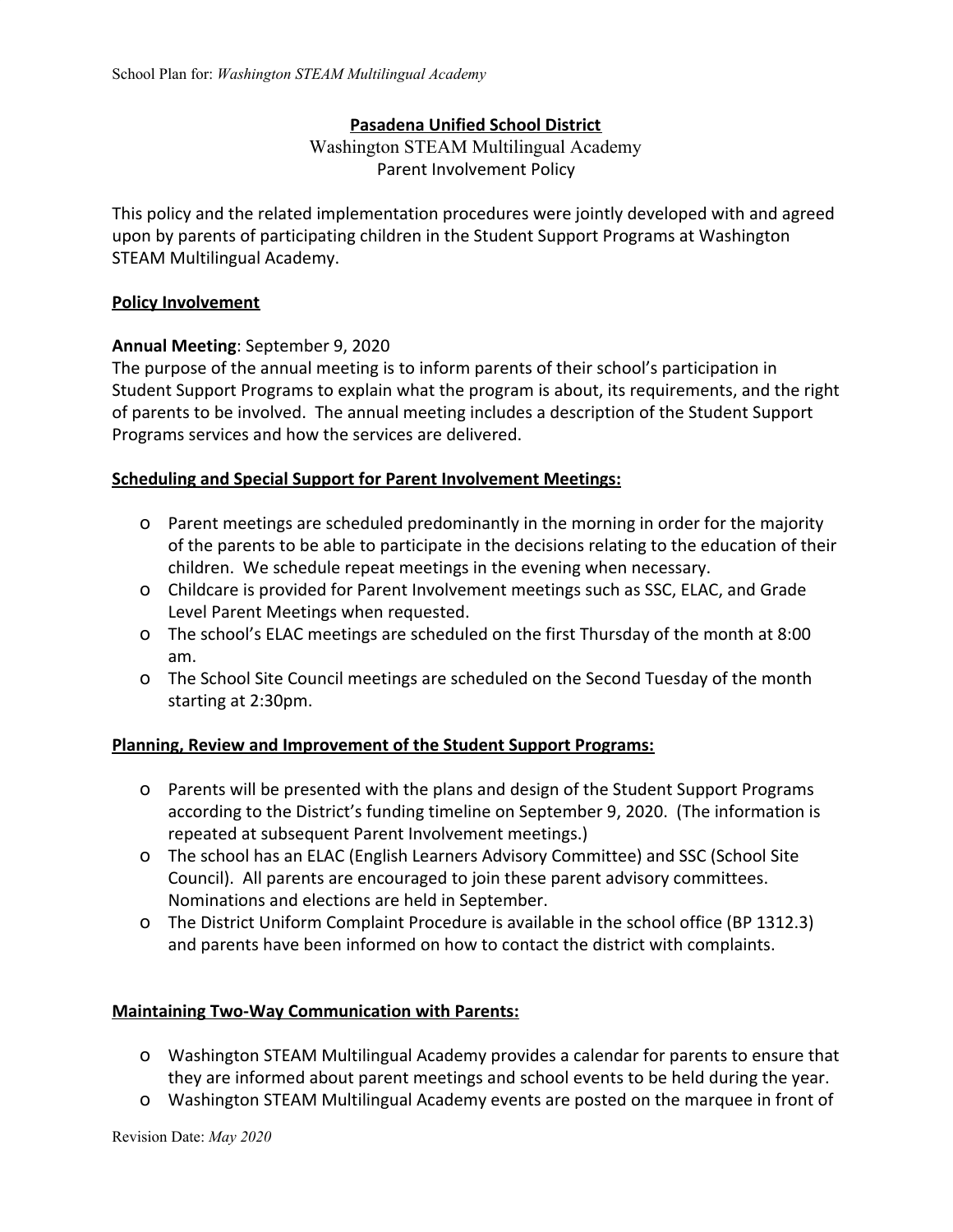the school building in Spanish and English.

- o Washington STEAM Multilingual Academy maintains a parent bulletin board next to the Main Office. All notices and agendas for parent meetings are posted 24 hours prior to the meetings around the campus. A schedule of meetings is posted on a bulletin board within the main entrance of the school.
- o Washington STEAM Multilingual Academy sends weekly bilingual messages about meetings and school information through the district's School Messenger phone system.
- o Washington STEAM Multilingual Academy informed parents about:
	- School performance through the School Accountability Report Card
	- Individual student assessment results and what they mean through district mailed test information and October Teacher/Parent Conferences and Individual Learning Plans
	- Description and explanation of the curriculum, assessments used to measure student progress and expectations for student performance was presented at Back-To-School Night on September 9, 2020.
	- The Student Study Team (SST) process is used when there is a concern about a student that needs to be communicated to the parents. Additional support for the student through cooperation between the home and school is discussed at an SST meeting. All parties brainstorm possible interventions available during and after school.

Parents formulated suggestions and participated in decisions relating to the school plan and other concerns during the open forum portion of the meetings: ELAC and SSC.

# **Shared Responsibilities to High Student Performance**

**School/ Parent Compact**: The Washington STEAM Multilingual Academy Parent Compact outlines how parents, the entire school staff, and students share the responsibility for improved student achievement and the means by which the school and parents build and develop a partnership to help children achieve the states Common Core Standards. Parents had input into the development of the Parent/School Compact throughout the 2020 - 2021 school year. Parents, teachers and students will review and sign the compact during the month of September 2020.

# **Building Capacity for Involvement**

# **Parent Education Opportunities and Topics:**

- o Washington STEAM Multilingual Academy provided information at the Back-To-School Night about programs such as Common Core English Language and Math, STEAM Integration lab, English Language Development and After School Programs.
- o Information about the GATE Program will be provided during designated School Site Council meetings, GATE parent meetings and weekly phone blasts.
- o Understanding standards, expectations, assessments and supplemental programs at